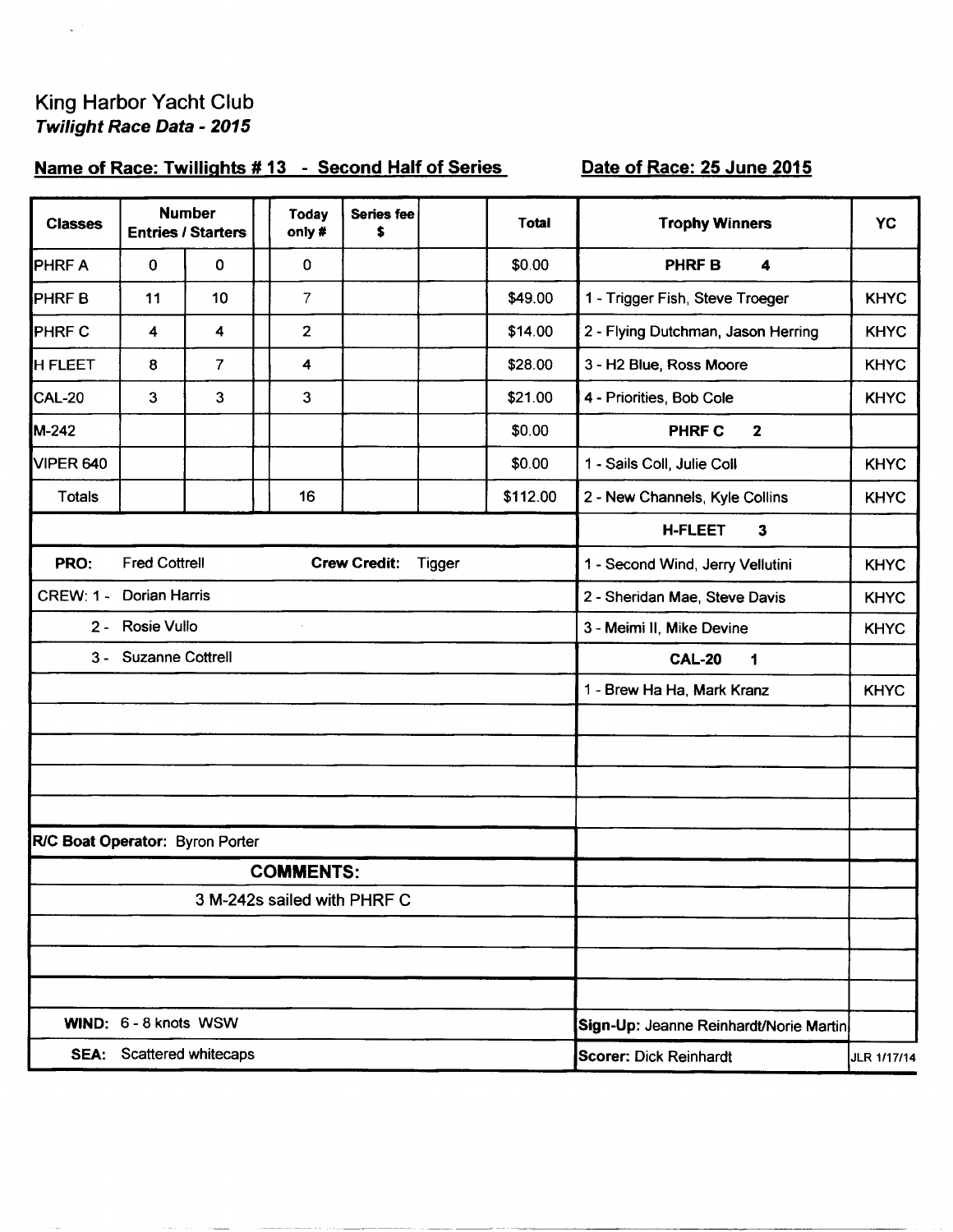

|               | Div<br><b>Rank</b> | Sail No.                           | <b>Boat</b>                        |                                | <b>Rating</b> | Finish<br><b>Time</b> | <b>Corrected</b><br><b>Time</b> | <b>Boat Type</b> | Club         |
|---------------|--------------------|------------------------------------|------------------------------------|--------------------------------|---------------|-----------------------|---------------------------------|------------------|--------------|
| <b>PHRE-B</b> |                    | Time on Time / Start Time 18:20:00 |                                    |                                |               |                       |                                 |                  |              |
|               |                    | 7026                               | <b>Trigger Fish</b>                | Steve Troeger                  | 57            | 19:23:16              | 01:07:45                        | Beneteau 40.7    | <b>KHYC</b>  |
|               | $\overline{2}$     | 87027                              | Flying Dutchman (*                 | Jason Herring/ R.Van Kreuninge | 90            | 19:28:30              | 01:09:34                        | Hobie 33         | <b>KHYC</b>  |
|               | 3                  | 46192                              | H <sub>2</sub> Blue                | Ross Moore                     | 108           | 19:30:55              | 01:10:03                        | J 92             | <b>KHYC</b>  |
|               | 4                  | 87309                              | Priorities $(*)$                   | Bob Cole                       | 99            | 19:30:47              | 01:10:54                        | Olson 30         | <b>KHYC</b>  |
|               | 5                  | 56136                              | Bella Vita [*]                     | Marty Burke                    | 75            | 19:28:51              | 01:11:36                        | Ben 36.7         | <b>KHYC</b>  |
|               | 6                  | 46879                              | Noah Genda                         | Wilfred Poiesz                 | 81            | 19:31:53              | 01:14:03                        | Bravera 29       | <b>KHYC</b>  |
|               | 7                  | 46575                              | Calais                             | Jerry Hunter                   | 81            | 19:32:37              | 01:14:48                        | Dencho 33        | <b>KHYC</b>  |
|               | 8                  | 54                                 | <b>USA54</b>                       | Charlie Bielecki               | 96            | 19:37:36              | 01:18:05                        | Melges 24        | <b>KHYC</b>  |
|               | 9                  | 97788                              | Dragon Dance (NS)                  | David Lin                      | 72            | 19:42:43              | 01:26:26                        | Schock 35        | <b>SBYRC</b> |
|               | 10                 | 72                                 | Dispicable                         | Joel Sprague                   | 84            | 19:59:46              | 01:42:17                        | J 92 S           | <b>RBYC</b>  |
| <b>DNS</b>    | 12                 | 57990                              | Hot Rum                            | Al Castillon/ Richard Parlett  | 117           |                       |                                 | CF 33            | RBYC/CB      |
| PHRF-C        |                    |                                    | Time on Time / Start Time 18:25:00 |                                |               |                       |                                 |                  |              |
|               |                    | 207                                | Sails Coll (*)                     | Julie Coll                     | 150           | 19:20:42              | 00:51:43                        | Martin 242       | <b>KHYC</b>  |
|               | $\overline{2}$     | 23                                 | New Channels (KC)                  | Kyle Collins                   | 150           | 19:21:44              | 00:52:41                        | Martin 242       | <b>KHYC</b>  |
|               | 3                  | 97228                              | Fly Away (DL)                      | Doug Laurin                    | 150           | 19:21:57              | 00:52:53                        | Martin 242       | <b>KHYC</b>  |
|               | 4                  | 97850                              | No Way !! $(*)$                    | Don Souther                    | 138           | 19:27:06              | 00:58:40                        | $B-25$           | <b>KHYC</b>  |
| Cal 20        |                    |                                    | One Design                         |                                |               |                       |                                 |                  |              |

1 15 Brew Ha Ha Mark Kranz Charles Bricker Cal 20 Cal 20 KHYC